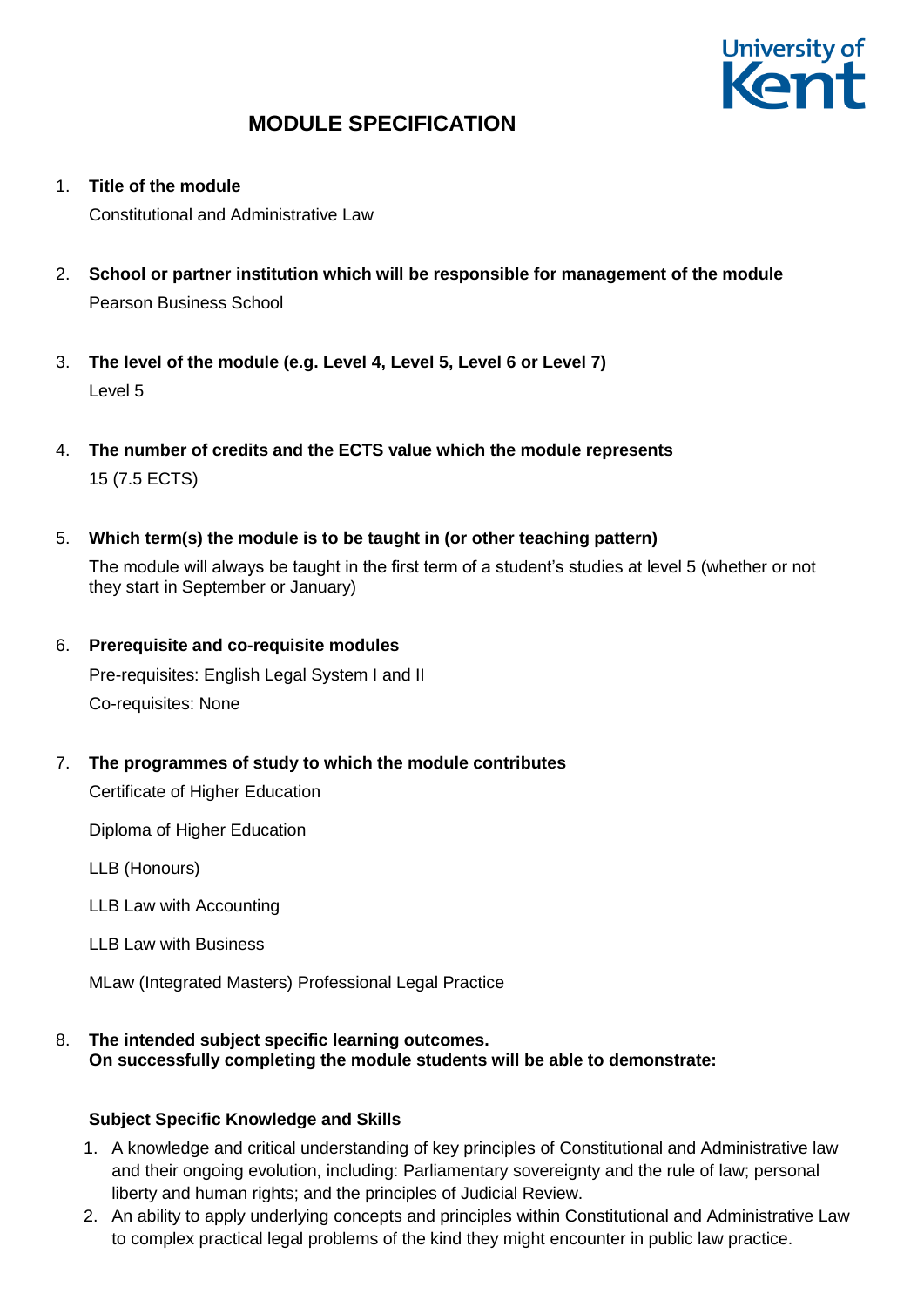

- 3. An ability to devise and sustain arguments based on appropriate and reflective use of the main modes of enquiry found in this area and critically analyse the information thereby collected, with a view to proposing informed and reasoned solutions accordingly.
- 4. An ability to use legal terminology correctly and utilise accepted methods of referencing and citation.

### **General Transferable Skills**

- 1. An ability to use the English language accurately and reliably.
- 2. An ability to effectively communicate information, arguments, and analysis, in both written and oral form, to specialist and non-specialist audiences.

## 9. **A synopsis of the curriculum**

This module aims to introduce students to the key constitutional principles operative in the United Kingdom against the backdrop of continual evolution and change, with reference to relevant common law and statutory provisions. This will frequently involve a consideration of how external factors have affected, and continue to affect, its operation, most obviously in the context of Britain's membership of the EU and the ECHR. In addition to covering key principles and institutions, it will also contextualise this area with reference to legal practice, most obviously in the area of administrative law.

### **Outline Syllabus**

In the course of studying this module, students will cover the following key areas:

- 1. An introduction to constitutional law in the context of the United Kingdom.
- 2. Parliamentary sovereignty and the rule of law.
- 3. The institutions of government.
- 4. Human Rights.
- 5. Introduction to administrative law and delegated legislation.
- 6. Administrative justice particularly the role of tribunals.
- 7. Judicial review.
- 8. Liability of public bodies.

## 10. **Reading List (Indicative list, current at time of publication. Reading lists will be published annually)**

All textbooks and practitioner materials will be updated annually. Textbooks will be held in the latest edition and older editions will be withdrawn.

|  | Title, author, publisher |
|--|--------------------------|
|  |                          |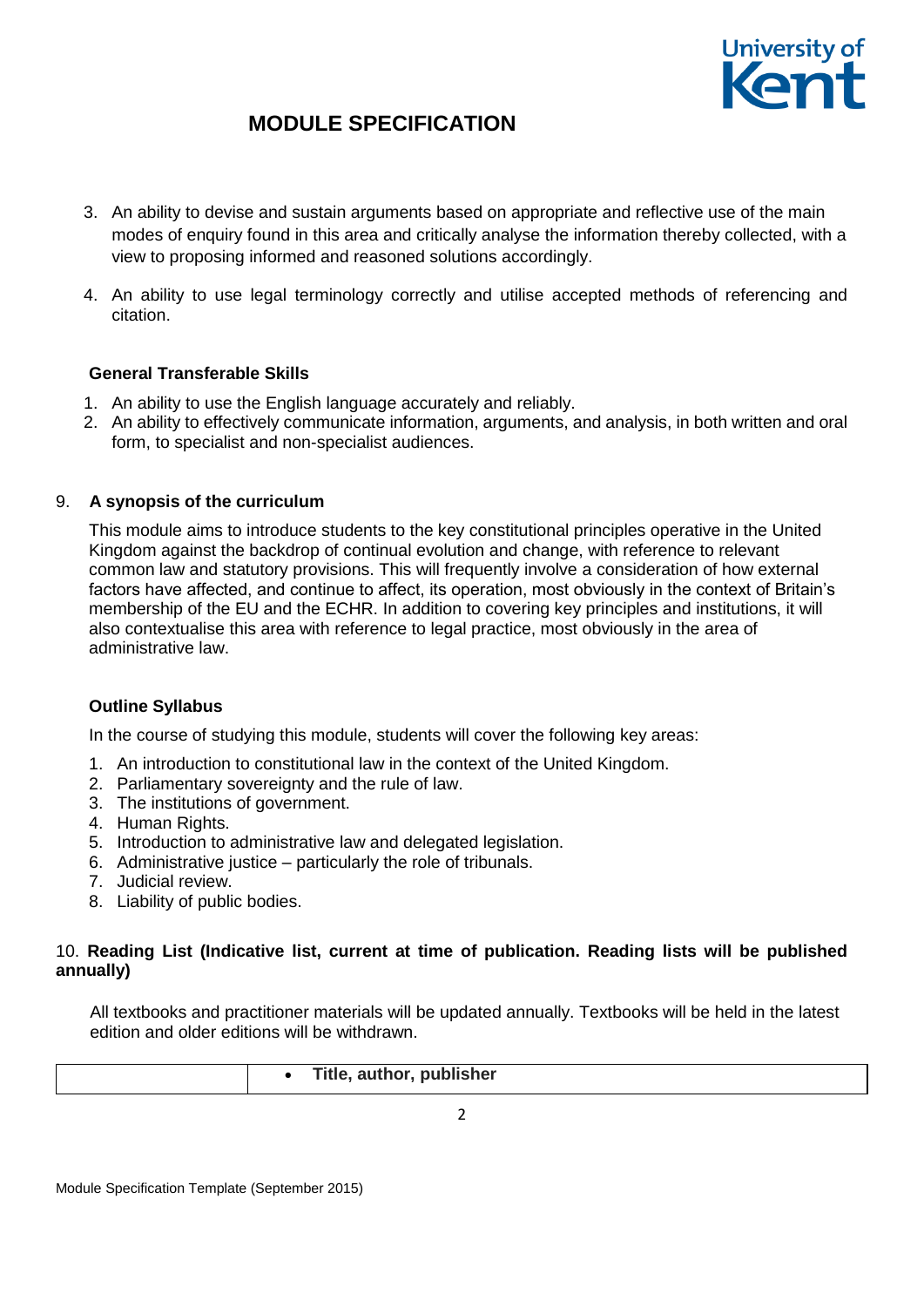

| <b>Core Text</b>         | Constitutional and Administrative Law, Bradley, AW, Ewing KD, Knight,<br>$\bullet$<br>CJS, Pearson                                                                                                           |
|--------------------------|--------------------------------------------------------------------------------------------------------------------------------------------------------------------------------------------------------------|
| <b>Essential Reading</b> | Blackstone's Statutes on Public Law and Human Rights Statutes,<br>$\bullet$<br>Jones, P, OUP<br>Cases and materials on Constitutional and Administrative law,<br>$\bullet$<br>Thompson, B and Gordon, M, OUP |
| Recommended<br>Reading   | Unlocking Constitutional and Administrative Law, Ryan, M, Routledge<br>$\bullet$<br>Constitutional law, Administrative Law and Human Rights, Loveland I,<br>$\bullet$<br><b>OUP</b>                          |

#### 11. **Learning and Teaching methods**

This module will be taught by means of a 1 hour lecture and 2 hour seminar for ten weeks.

**The lecture** is designed to provide an overall context and explanation of the particular topic, drawing out links to past and future areas of study. Lectures may be viewed live or online. Students may ask questions, in real time if attending live or via electronic means if listening and watching online. It is envisaged that students will have completed introductory reading prior to experiencing the lecture.

**The seminar** is the forum in which students will typically contextualise their independent reading and study, alongside their learning from the lecture, in the context of realistic problem scenarios requiring the application of relevant law to factual disputes as well as essay questions requiring debate and discussion. Tutors will use a variety of techniques and pedagogic approaches in seminar delivery, including: tutor led discussion; group / team work; targeted and open questions; moots; debates; presentations (individual and group).

| Activity                                                        | Notional Hours of Study        |
|-----------------------------------------------------------------|--------------------------------|
| Lectures                                                        | 12 (10+2 revision<br>lectures) |
| Independent lecture preparation                                 | 20                             |
| <b>Seminars</b>                                                 | 20                             |
| Independent seminar preparation                                 | 50                             |
| Group preparation (including use of online discussion<br>forum) | 10                             |
| Assessment preparation and completion                           | 38 (35 + 3 CBT and<br>exam)    |
| Total                                                           | 150                            |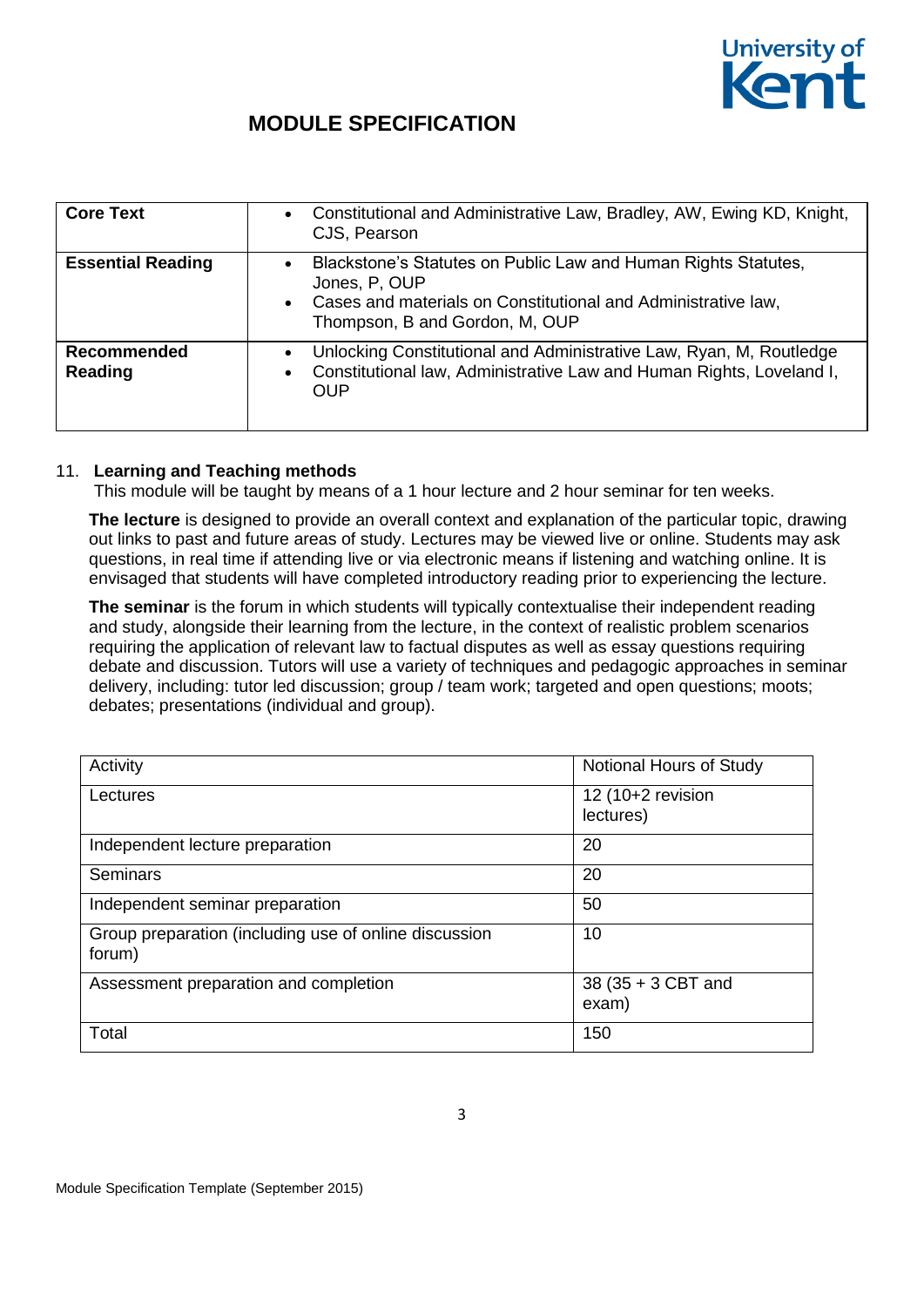

### 12. **Assessment methods.**

This module will be assessed in two parts comprising:

Part A - objective testing of 1.5 hours duration (50%);

Part B – coursework essay (3,000 words) (50%).

Since the learning outcomes tested by each part overlap (see further detail below) an overall pass of 40% will be sufficient to pass the assessment.

#### **Rationale**

This methodology reflects two key objectives: firstly, and most importantly, to assess that the learning outcomes set out above have been achieved by the students. Secondly, to align our assessment regime with that proposed by the Solicitors Regulation Authority for the new Solicitors Qualifying Exam.

According to the SRA's recent consultation paper, this assessment will use "Objective testing" to assess "Functioning legal knowledge", with the former defined as requiring "… a candidate to choose or provide a response to questions whose correct answer is predetermined. This might include multiple choice questions, matching questions, assertion/ reason questions or single best answer." They further state that "All assessments will be computer-based and will take place in timed conditions at secure assessment centres."<sup>1</sup>

It is clear that the SRA does not intend objective testing to be a matter of mere recall, noting that the aim is to assess "candidates' ability to draw on sufficient knowledge to practise effectively" and "the application of knowledge and legal processes…Questions will require candidates to identify relevant legal principles and apply them to factual issues to produce a solution which addresses a client's needs."<sup>2</sup>

The proposed assessment methodology, combining objective testing with a group presentation, we feel will combine an assessment of the outcomes of the SQE test with the broader skills outcomes for the module, particularly the ability to work in teams.

## *13. Map of Module Learning Outcomes to Learning and Teaching Methods and methods of Assessment*

| <b>Module</b> | CC <sub>4</sub> | CC. | SS3 | SS4 | <b>GTS</b> | <b>GTS</b> |
|---------------|-----------------|-----|-----|-----|------------|------------|
| learning      |                 | ⌒   |     |     |            |            |
| outcome       |                 |     |     |     |            |            |
|               |                 |     |     |     |            |            |

1

<sup>1</sup> Consultation, Training for Tomorrow: assessing competence 7 December 2015 at page 58, available at: http://www.sra.org.uk/sra/consultations/t4t-assessing-competence.page#download 2 Ibid.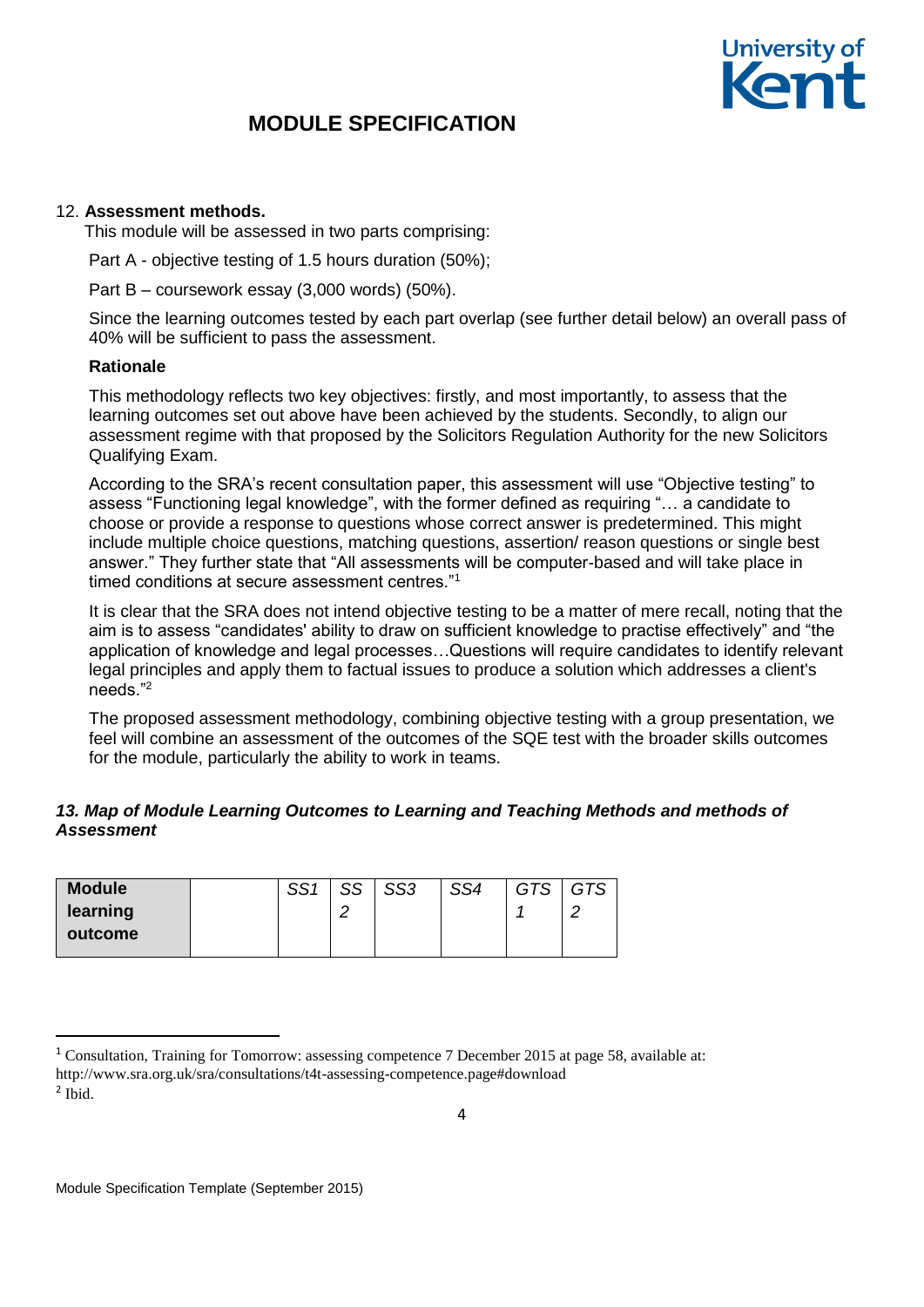

| Learning/<br>teaching<br>method                 | <b>Hours</b><br>allocate<br>d |              |         |         |         |   |         |
|-------------------------------------------------|-------------------------------|--------------|---------|---------|---------|---|---------|
| <b>Private Study</b>                            | 108                           | $\mathsf{X}$ | $\sf X$ | $\sf X$ | $\sf X$ | X | X       |
| <b>Group Study</b>                              | 10                            |              | X       | $\sf X$ |         |   | $\sf X$ |
| Lecture                                         | 12                            | X            |         |         | X       |   |         |
| <b>Seminar</b>                                  | 20                            | X.           | X       | X       | X       | X | X       |
|                                                 |                               |              |         |         |         |   |         |
| <b>Assessment</b><br>method                     |                               |              |         |         |         |   |         |
| Objective<br>testing (in<br>exam<br>conditions) |                               | X            | X       |         | $\sf X$ |   |         |
| Coursework                                      |                               | X            | X       | X       | X       | X | X       |